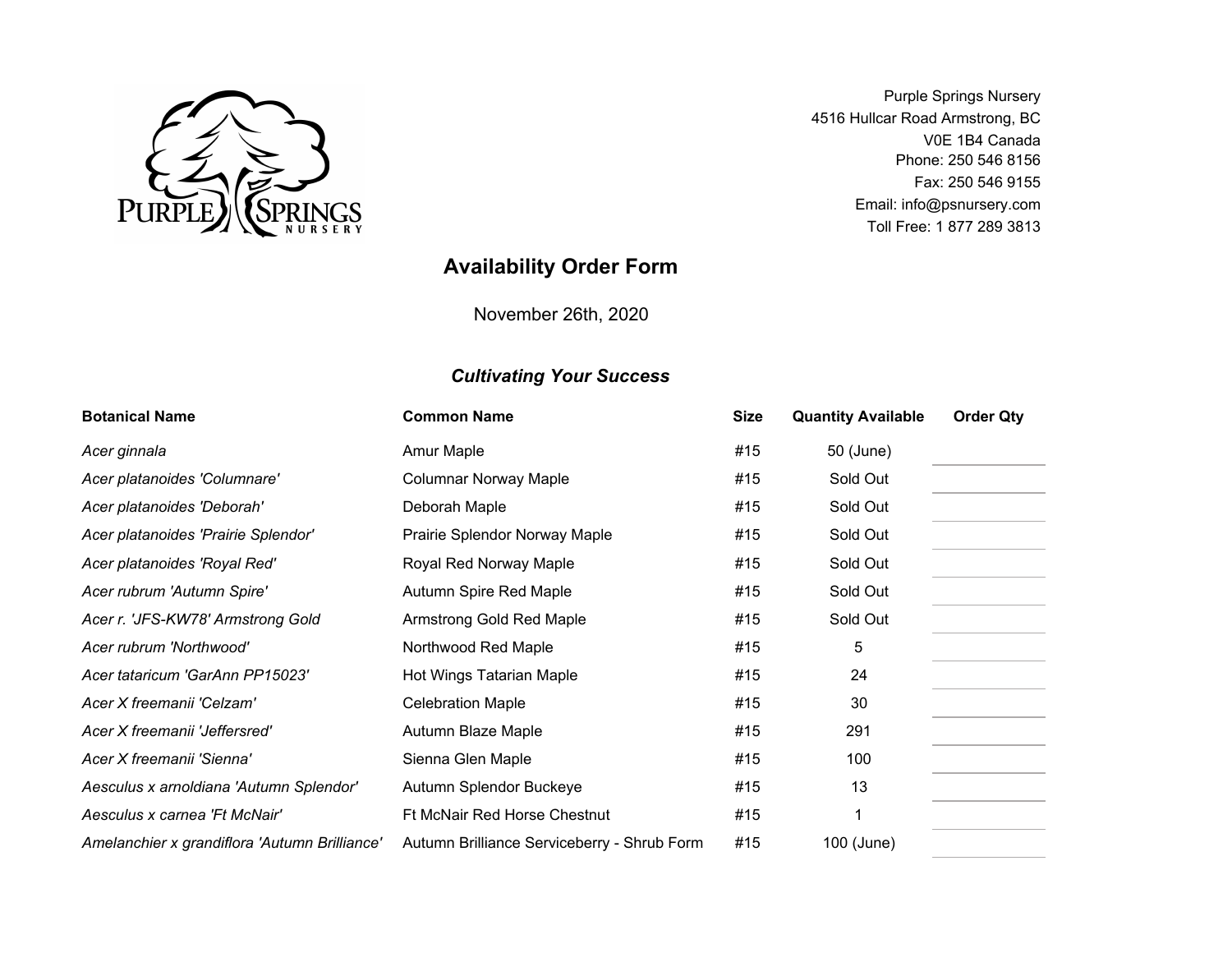| A. x grandiflora 'Autumn Brilliance' | Autumn Brilliance Serviceberry - Tree Form | #15 | Sold Out    |
|--------------------------------------|--------------------------------------------|-----|-------------|
| Betula platyphylla 'Fargo PP10963'   | Dakota Pinnacle Birch                      | #15 | 100 (June)  |
| Celtis 'JFS-KSU1'                    | <b>Prarie Sentinel Hackberry</b>           | #15 | Sold Out    |
| Celtis occidentalis                  | Common Hackberry                           | #15 | Sold Out    |
| Crataegus x mordenensis 'Snowbird'   | Snowbird Hawthorn                          | #15 | Sold Out    |
| Crataegus x mordenensis 'Toba'       | Toba Hawthorn                              | #15 | 50          |
| Fraxinus pennsylvanica 'Patmore'     | Patmore Green Ash                          | #15 | 114         |
| Fraxinus pennsylvanica 'Rugby'       | Prairie Spire Ash                          | #15 | 54          |
| Gleditsia triacanthos 'Harve'        | Northern Acclaim Honeylocust               | #15 | $10$ (June) |
| Gleditsia triacanthos 'Suncole'      | Sunburst Honeylocust                       | #15 | 10          |
| Juglans regia 'Carpathian'           | English Walnut                             | #15 | 5           |
| Malus x 'Courageous'                 | Courageous Crabapple                       | #15 | Sold Out    |
| Malus domestica 'Honeycrisp'         | Honeycrisp Apple                           | #15 | 100 (June)  |
| Malus x 'Jeflite'                    | <b>Starlite Flowering Crabapple</b>        | #15 | 31          |
| Malus x 'Spring Snow'                | Spring Snow Flowering Crabapple            | #15 | 100 (June)  |
| Malus x 'Thunderchild'               | Thunderchild Flowering Crabapple           | #15 | 40          |
| Malus x adstringens 'Durleo'         | <b>Gladiator Flowering Crabapple</b>       | #15 | 90          |
| Physocarpus opulifolius 'Monlo'      | Diablo Ninebark                            | #15 | 20 (June)   |
| Populus tremula 'Erecta'             | Swedish Columnar Aspen                     | #15 | 40          |
| Populus tremuloides                  | Trembling Aspen (tree Form)                | #15 | 5           |
| Prunus evans                         | Evans Cherry                               | #15 | $10$ (June) |
| Prunus nigra 'Princess Kay'          | Princess Kay Flowering Plum                | #15 | 25 (June)   |
| Prunus virginiana                    | <b>Schubert Chokecherry</b>                | #15 | Sold Out    |
| Quercus macrocarpa                   | <b>Burr Oak</b>                            | #15 | 10          |
| Sorbus aucuparia 'Michred'           | Cardinal Royal Mountain Ash                | #15 | 32          |
| Sorbus decora                        | Showy Mountain Ash                         | #15 | 25 (June)   |
| Syringa reticulata 'Ivory Silk'      | Ivory Silk Japanese Lilac                  | #15 | 50 (June)   |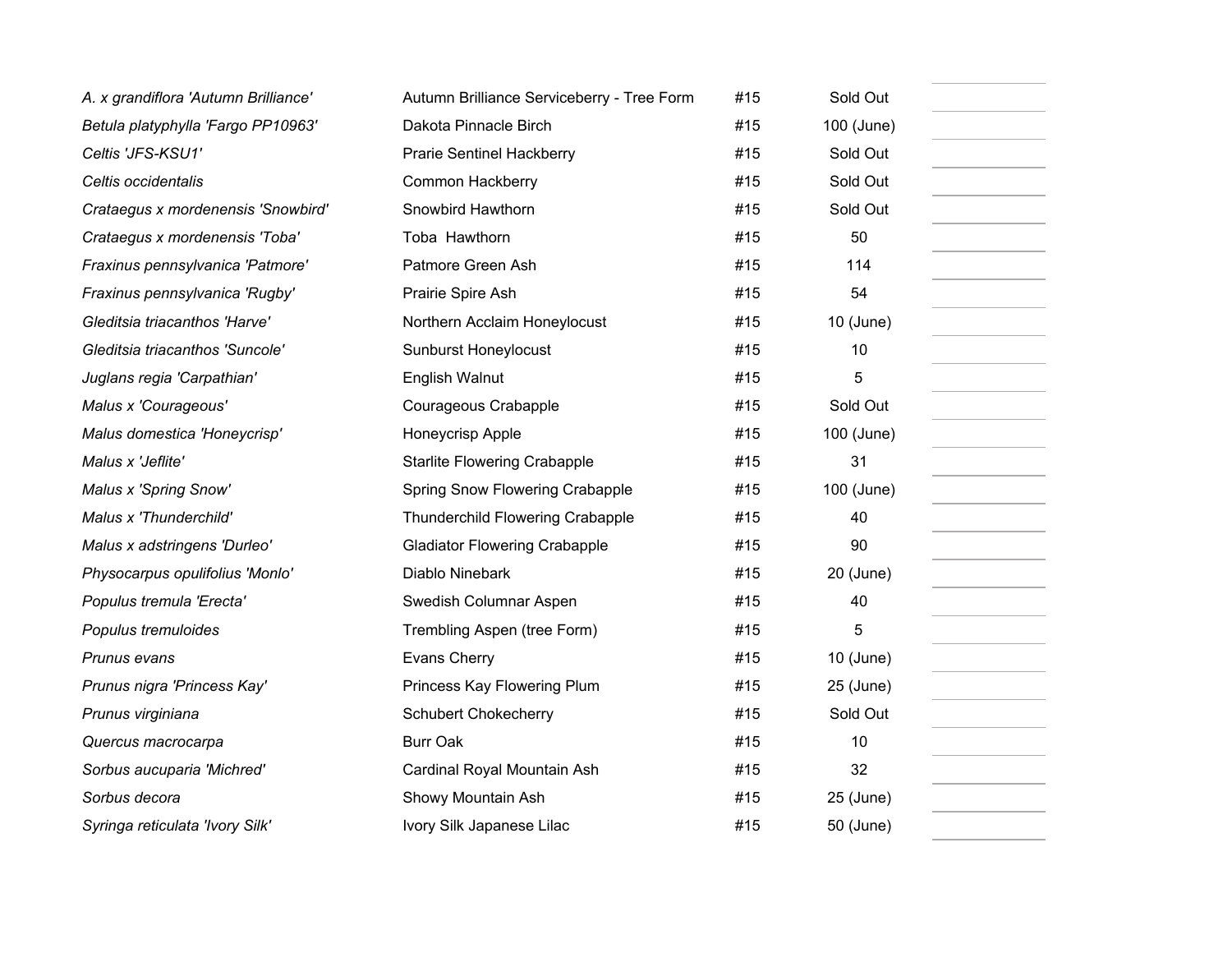| Tilia americana 'American Sentry'       | American Sentry Linden        | #15              | 2        |
|-----------------------------------------|-------------------------------|------------------|----------|
| Tilia cordata 'Corzam'                  | Corinthian Little Leaf Linden | #15              | 2        |
| Tilia cordata 'Greenspire'              | Greenspire Littleleaf Linden  | #15              | 49       |
| Ulmus americana 'Brandon'               | <b>Brandon Elm</b>            | #15              | Sold Out |
| <b>Bylands Upright Elm</b>              | <b>Bylands Upright Elm</b>    | #15              | 22       |
| Ulmus americana 'Patmore'               | Patmore Elm                   | #15              | 20       |
|                                         |                               |                  |          |
| Acer ginnala                            | Amur Maple                    | 50 <sub>mm</sub> | Sold Out |
| Acer platanoides 'Deborah'              | Deborah Maple                 | 50mm             | 33       |
| Acer ginnala 'Ruby Slippers'            | <b>Ruby Slippers Maple</b>    | 50mm             | Sold Out |
| Acer ginnala 'Ruby Slippers'            | <b>Ruby Slippers Maple</b>    | 60mm             | 7        |
| Acer platanoides 'Prairie Splendor'     | Prairie Splendor Norway Maple | 50mm             | Sold Out |
| Acer platanoides 'Prairie Splendor'     | Prairie Splendor Norway Maple | 60mm             | 13       |
| Acer tataricum 'GarAnn PP15023'         | Hot Wings Tatarian Maple      | 50mm             | Sold Out |
| Acer X freemanii 'Celzam'               | <b>Celebration Maple</b>      | 50mm             | 12       |
| Acer X freemanii 'Jeffersred'           | Autumn Blaze Maple            | 50mm             | 400      |
| Acer X freemanii 'Jeffersred'           | Autumn Blaze Maple            | 60mm             | Sold Out |
| Acer X freemanii 'Jeffersred'           | Autumn Blaze Maple            | 70mm             | 20       |
| Acer X freemanii 'Jeffersred'           | Autumn Blaze Maple            | Oversize         | Sold Out |
| Acer X freemanii 'Sienna'               | Sienna Glen Maple             | 50mm             | 86       |
| Acer X freemanii 'Sienna'               | Sienna Glen Maple             | 60mm             | 55       |
| Aesculus glabra                         | Ohio Buckeye                  | 50mm             | Sold Out |
| Aesculus glabra                         | Ohio Buckeye                  | 60mm             | Sold Out |
| Aesculus glabra                         | Ohio Buckeye                  | 70mm             | Sold Out |
| Aesculus x arnoldiana 'Autumn Splendor' | Autumn Splendor Buckeye       | 50mm             | Sold Out |
| Aesculus x arnoldiana 'Autumn Splendor' | Autumn Splendor Buckeye       | 60mm             | Sold Out |
| Betula papyrifera 'Chickadee'           | Chickadee Birch               | 50mm             | Sold Out |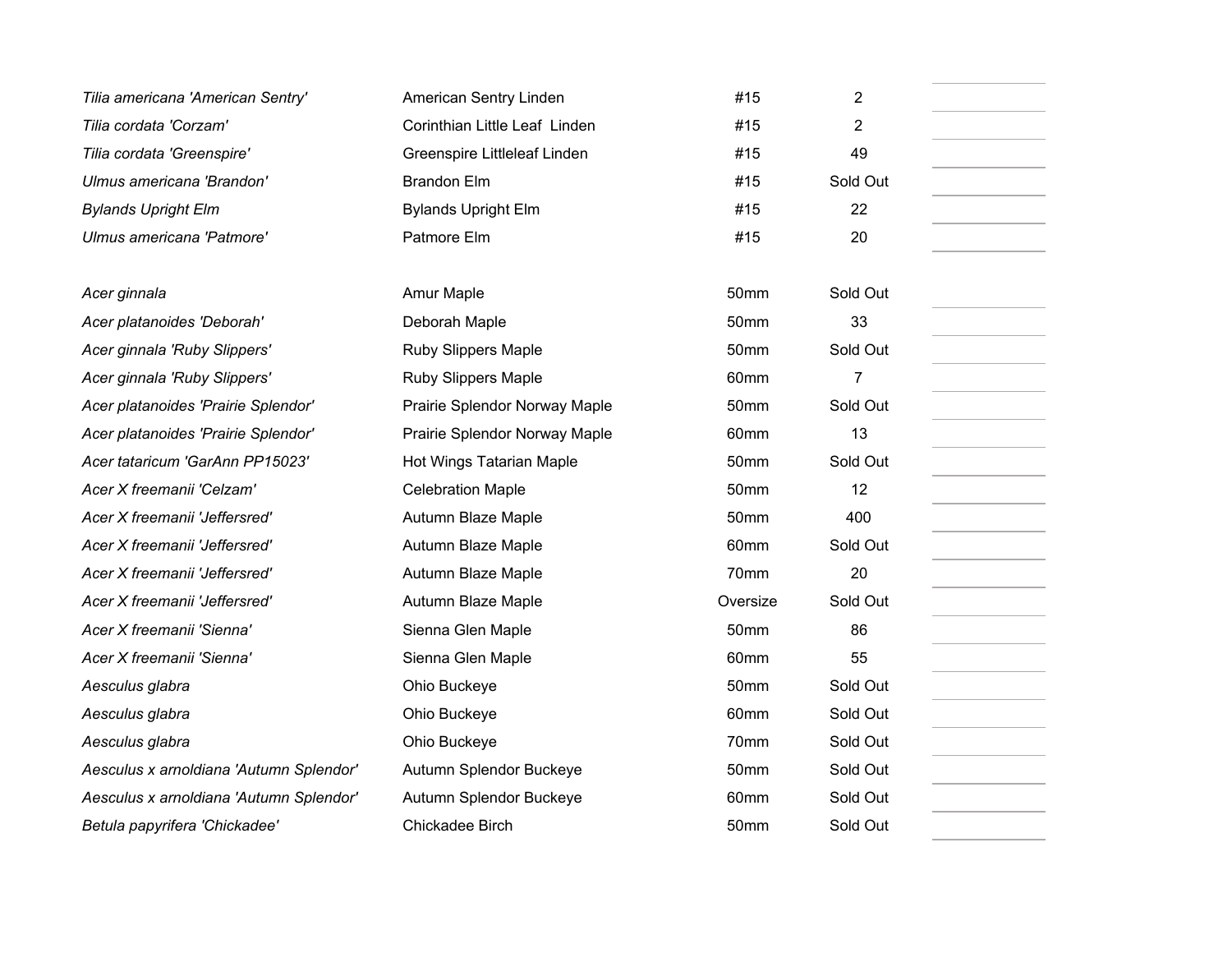| Betula papyrifera 'Chickadee'      | Chickadee Birch              | 60mm             | $\overline{2}$ |  |
|------------------------------------|------------------------------|------------------|----------------|--|
| Betula papyrifera 'Chickadee'      | Chickadee Birch              | 70mm             | 5              |  |
| Betula papyrifera 'Varen'          | Prairie Dream Paper Birch    | 50mm             | Sold Out       |  |
| Betula papyrifera 'Varen'          | Prairie Dream Paper Birch    | 60mm             | Sold Out       |  |
| Betula papyrifera 'Varen'          | Prairie Dream Paper Birch    | 70mm             | 11             |  |
| Betula papyrifera 'Varen'          | Prairie Dream Paper Birch    | Oversize         | 5              |  |
| Betula platyphylla 'Fargo PP10963' | Dakota Pinnacle Birch        | 50mm             | Sold Out       |  |
| Betula platyphylla 'Fargo PP10963' | Dakota Pinnacle Birch        | 60mm             | 15             |  |
| Betula platyphylla 'Fargo PP10963' | Dakota Pinnacle Birch        | 70mm             | 39             |  |
| Betula platyphylla 'Fargo PP10963' | Dakota Pinnacle Birch        | Oversize         | 9              |  |
| Betula platyphylla 'Jefpark'       | <b>Parkland Pillar Birch</b> | 50mm             | Sold Out       |  |
| Betula platyphylla 'Jefpark'       | <b>Parkland Pillar Birch</b> | 60mm             | Sold Out       |  |
| Betula platyphylla 'Jefpark'       | <b>Parkland Pillar Birch</b> | 70mm             | Sold Out       |  |
| Betula platyphylla 'Jefpark'       | <b>Parkland Pillar Birch</b> | Oversize         | Sold Out       |  |
| Celtis occidentalis                | Common Hackberry             | 50mm             | 50             |  |
| Crataegus x mordenensis 'Snowbird' | Snowbird Hawthorn            | 50mm             | 180            |  |
| Crataegus x mordenensis 'Snowbird' | Snowbird Hawthorn            | 60mm             | 200            |  |
| Crataegus x mordenensis 'Snowbird' | Snowbird Hawthorn            | 70mm             | 100            |  |
| Crataegus x mordenensis 'Snowbird' | Snowbird Hawthorn            | Oversize         | 111            |  |
| Crataegus x mordenensis 'Toba'     | Toba Hawthorn                | 50mm             | Sold Out       |  |
| Crataegus x mordenensis 'Toba'     | Toba Hawthorn                | 60mm             | Sold Out       |  |
| Crataegus x mordenensis 'Toba'     | Toba Hawthorn                | 70mm             | 5              |  |
| Crataegus x mordenensis 'Toba'     | Toba Hawthorn                | Oversize         | 35             |  |
| Fraxinus pennsylvanica 'Patmore'   | Patmore Green Ash            | 50 <sub>mm</sub> | 46             |  |
| Fraxinus pennsylvanica 'Patmore'   | Patmore Green Ash            | 60mm             | 14             |  |
| Fraxinus pennsylvanica 'Patmore'   | Patmore Green Ash            | 70mm             | Sold Out       |  |
| Fraxinus pennsylvanica 'Patmore'   | Patmore Green Ash            | Oversize         | 23             |  |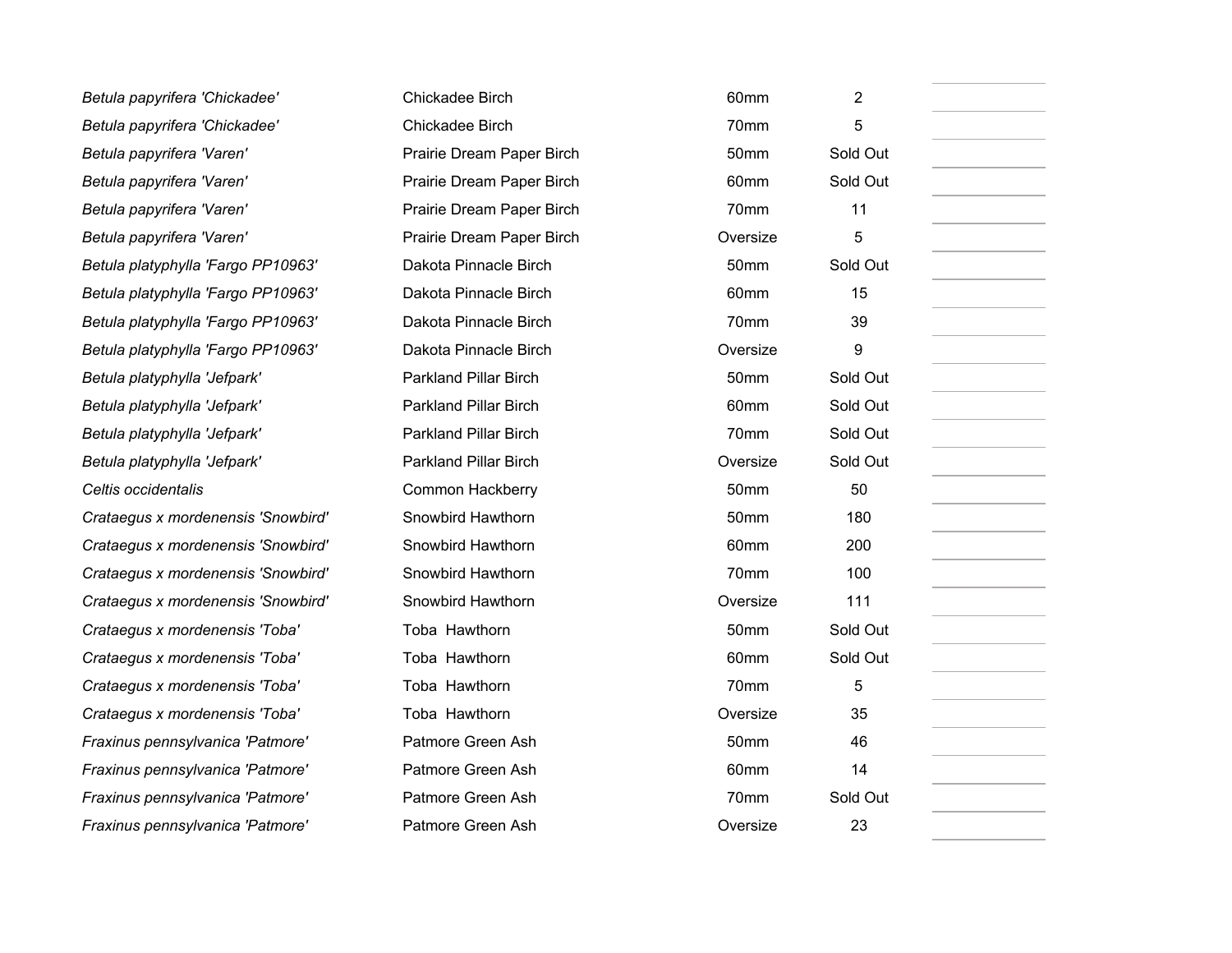| Fraxinus pennsylvanica 'Rugby'  | Prairie Spire Ash                    | 50mm     | 42       |
|---------------------------------|--------------------------------------|----------|----------|
| Fraxinus pennsylvanica 'Rugby'  | Prairie Spire Ash                    | 60mm     | 30       |
| Fraxinus pennsylvanica 'Rugby'  | Prairie Spire Ash                    | 70mm     | 100      |
| Fraxinus pennsylvanica 'Rugby'  | Prairie Spire Ash                    | Oversize | 27       |
| Gleditsia triacanthos 'Harve'   | Northern Acclaim Honeylocust         | 50mm     | Sold Out |
| Gleditsia triacanthos 'Harve'   | Northern Acclaim Honeylocust         | 60mm     | Sold Out |
| Gleditsia triacanthos 'Skycole' | <b>Skyline Honeylocust</b>           | 50mm     | 39       |
| Juglans nigra                   | <b>Black Walnut</b>                  | 50mm     | 20       |
| Malus domestica 'Honeycrisp'    | Honeycrisp Apple                     | 50mm     | Sold Out |
| Malus domestica 'Honeycrisp'    | Honeycrisp Apple                     | 60mm     | 22       |
| Malus 'Royalty'                 | Royalty Flowering Crabapple          | 50mm     | Sold Out |
| Malus 'Royalty'                 | Royalty Flowering Crabapple          | 60mm     | 2        |
| Malus 'Royalty'                 | Royalty Flowering Crabapple          | 70mm     | 1        |
| Malus 'Royalty'                 | Royalty Flowering Crabapple          | Oversize | 2        |
| Malus x adstringens 'Durleo'    | <b>Gladiator Flowering Crabapple</b> | 50mm     | 456      |
| Malus x adstringens 'Durleo'    | <b>Gladiator Flowering Crabapple</b> | 60mm     | Sold Out |
| Malus x adstringens 'Durleo'    | <b>Gladiator Flowering Crabapple</b> | 70mm     | 9        |
| Malus x 'Courageous'            | Courageous Crabapple                 | 50mm     | 149      |
| Malus x 'Courageous'            | Courageous Crabapple                 | 60mm     | 10       |
| Malus x 'Courageous'            | Courageous Crabapple                 | Oversize | 37       |
| Malus x 'Jeflite'               | <b>Starlite Flowering Crabapple</b>  | 50mm     | 107      |
| Malus x 'Jeflite'               | <b>Starlite Flowering Crabapple</b>  | 60mm     | 100      |
| Malus x 'Jeflite'               | <b>Starlite Flowering Crabapple</b>  | 70mm     | 25       |
| Malus x 'Spring Snow'           | Spring Snow Flowering Crabapple      | 50mm     | Sold Out |
| Malus x 'Spring Snow'           | Spring Snow Flowering Crabapple      | 60mm     | 20       |
| Malus x 'Thunderchild'          | Thunderchild Flowering Crabapple     | 50mm     | 136      |
| Malus x 'Thunderchild'          | Thunderchild Flowering Crabapple     | 60mm     | Sold Out |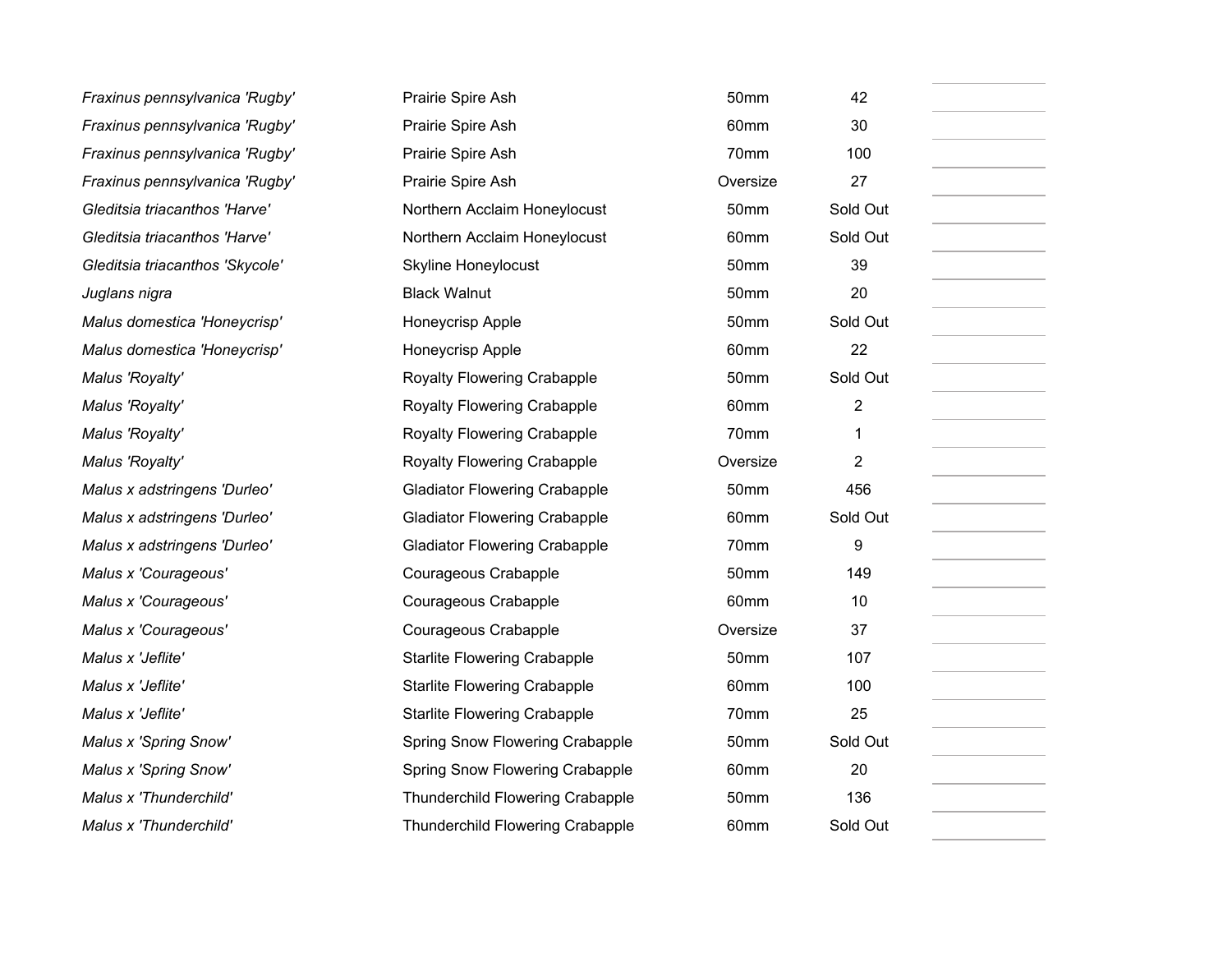| Picea glauca                | <b>White Spruce</b>           | 200cm            | Sold Out |
|-----------------------------|-------------------------------|------------------|----------|
| Picea pungens               | Colorado Spruce               | 200cm            | 69       |
| Picea pungens               | Colorado Spruce               | 250cm            | 26       |
| Picea pungens               | Colorado Spruce               | 300cm            | Sold Out |
| Picea pungens 'Fastigiata'  | Columnar Colorado Blue Spruce | 200cm            | Sold Out |
| Picea pungens 'Fastigiata'  | Columnar Colorado Blue Spruce | 250cm            | Sold Out |
| Pinus cembra                | <b>Swiss Stone Pine</b>       | 200cm            | Sold Out |
| Pinus contorta              | Lodgepole Pine                | 200cm            | Sold Out |
| Pinus contorta              | Lodgepole Pine                | 250cm            | Sold Out |
| Pinus contorta              | Lodgepole Pine                | 300cm            | Sold Out |
| Pinus sylvestris            | <b>Scots Pine</b>             | 200cm            | Sold Out |
| Pinus sylvestris            | <b>Scots Pine</b>             | 250cm            | Sold Out |
| Pinus sylvestris            | <b>Scots Pine</b>             | 300cm            | Sold Out |
| Populus tremula 'Erecta'    | Swedish Columnar Aspen        | 50mm             | Sold Out |
| Populus tremula 'Erecta'    | Swedish Columnar Aspen        | 60mm             | Sold Out |
| Populus tremula 'Erecta'    | Swedish Columnar Aspen        | 70mm             | 75       |
| Populus tremula 'Erecta'    | Swedish Columnar Aspen        | Oversize         | 55       |
| Populus tremuloides         | Trembling Aspen (tree Form)   | 50mm             | Sold Out |
| Populus tremuloides         | Trembling Aspen (tree Form)   | 60mm             | Sold Out |
| Populus tremuloides         | Trembling Aspen (tree Form)   | 70mm             | Sold Out |
| Populus tremuloides         | Trembling Aspen (tree Form)   | Oversize         | Sold Out |
| Populus x 'Byland Green'    | <b>Byland Green Poplar</b>    | 50mm             | Sold Out |
| Populus x 'Byland Green'    | <b>Byland Green Poplar</b>    | 60 <sub>mm</sub> | 10       |
| Populus x 'Byland Green'    | <b>Byland Green Poplar</b>    | 70mm             | 6        |
| Populus x 'Byland Green'    | <b>Byland Green Poplar</b>    | Oversize         | 9        |
| Prunus cerasifera 'Newport' | Newport Flowering Plum        | 50mm             | 6        |
| Prunus cerasifera 'Newport' | <b>Newport Flowering Plum</b> | 60mm             | 29       |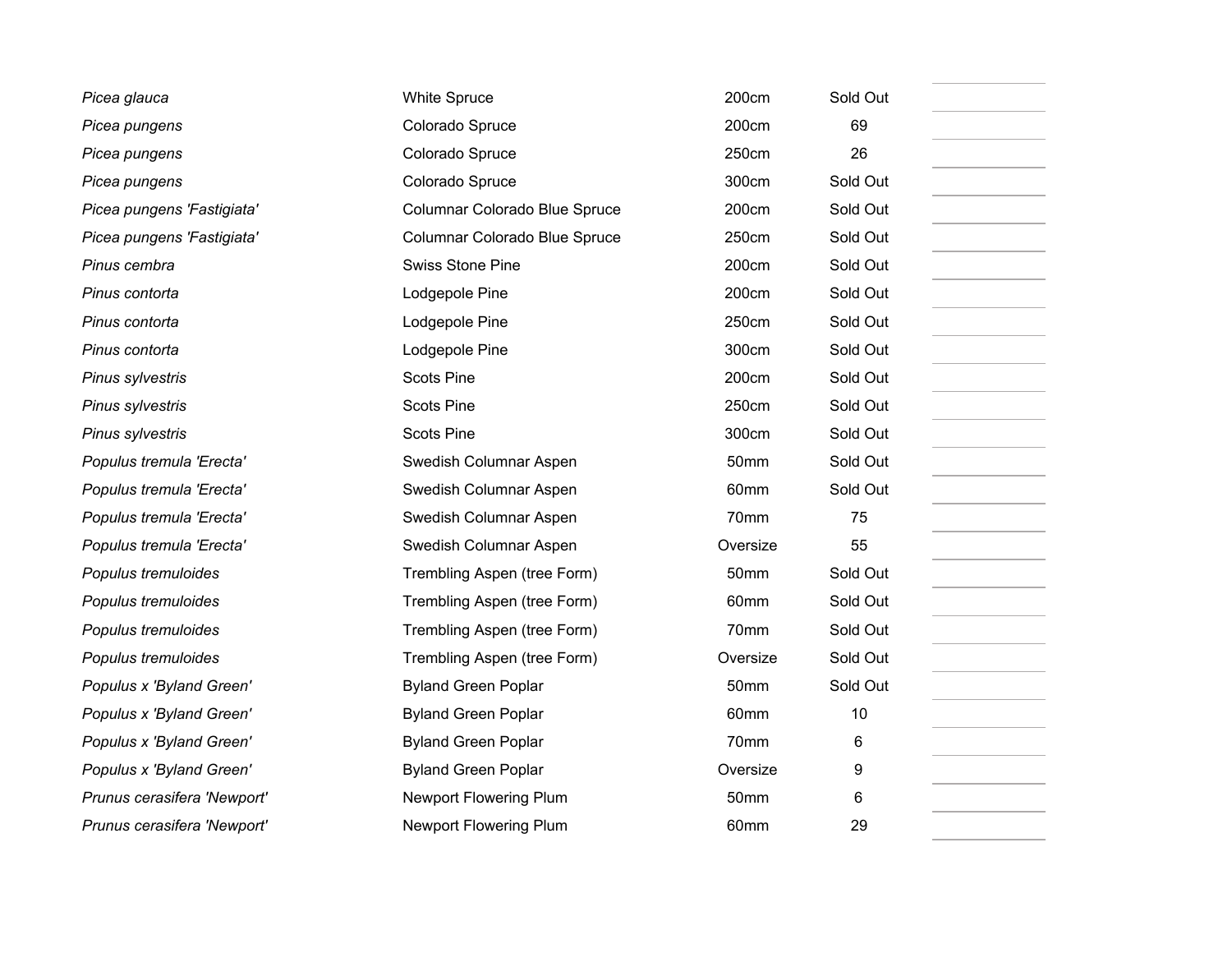| Prunus nigra 'Princess Kay'       | Princess Kay Flowering Plum | 50mm             | 62             |
|-----------------------------------|-----------------------------|------------------|----------------|
| Prunus virginiana                 | <b>Schubert Chokecherry</b> | 50mm             | Sold Out       |
| Prunus virginiana                 | <b>Schubert Chokecherry</b> | 60mm             | Sold Out       |
| Prunus virginiana                 | <b>Schubert Chokecherry</b> | 70mm             | 5              |
| Prunus virginiana                 | <b>Schubert Chokecherry</b> | Oversize         | 4              |
| Pyrus 'DurPSN303'                 | Navigator Pear              | 50mm             | Sold Out       |
| Quercus macrocarpa                | <b>Burr Oak</b>             | 50mm             | Sold Out       |
| Quercus macrocarpa                | <b>Burr Oak</b>             | 60mm             | Sold Out       |
| Quercus macrocarpa                | <b>Burr Oak</b>             | 70mm             | Sold Out       |
| Quercus macrocarpa                | <b>Burr Oak</b>             | Oversize         | $\overline{2}$ |
| Quercus macrocarpa 'Top Gun'      | Top Gun Burr Oak            | 50mm             | Sold Out       |
| Quercus macrocarpa 'Top Gun'      | Top Gun Burr Oak            | 60mm             | Sold Out       |
| Quercus rubra                     | Northern Red Oak            | 50mm             | Sold Out       |
| Quercus rubra                     | Northern Red Oak            | 60 <sub>mm</sub> | Sold Out       |
| Sorbus aucuparia 'Michred'        | Cardinal Royal Mountain Ash | 50mm             | 129            |
| Sorbus aucuparia 'Michred'        | Cardinal Royal Mountain Ash | 60 <sub>mm</sub> | 94             |
| Sorbus aucuparia 'Michred'        | Cardinal Royal Mountain Ash | 70mm             | 69             |
| Sorbus aucuparia 'Michred'        | Cardinal Royal Mountain Ash | Oversize         | 8              |
| Sorbus aucuparia 'Rossica'        | Russian Mountain Ash        | 50mm             | 80             |
| Sorbus aucuparia 'Rossica'        | Russian Mountain Ash        | 60mm             | Sold Out       |
| Sorbus aucuparia 'Rossica'        | Russian Mountain Ash        | 70 <sub>mm</sub> | 28             |
| Sorbus aucuparia 'Rossica'        | Russian Mountain Ash        | Oversize         | 16             |
| Sorbus decora                     | Showy Mountain Ash          | 50mm             | 173            |
| Sorbus decora                     | Showy Mountain Ash          | 60mm             | 25             |
| Sorbus decora                     | Showy Mountain Ash          | 70mm             | 10             |
| Sorbus decora                     | Showy Mountain Ash          | Oversize         | Sold Out       |
| Syringa reticulata 'Ivory Pillar' | Ivory Pillar Japanese Lilac | 50mm             | 3              |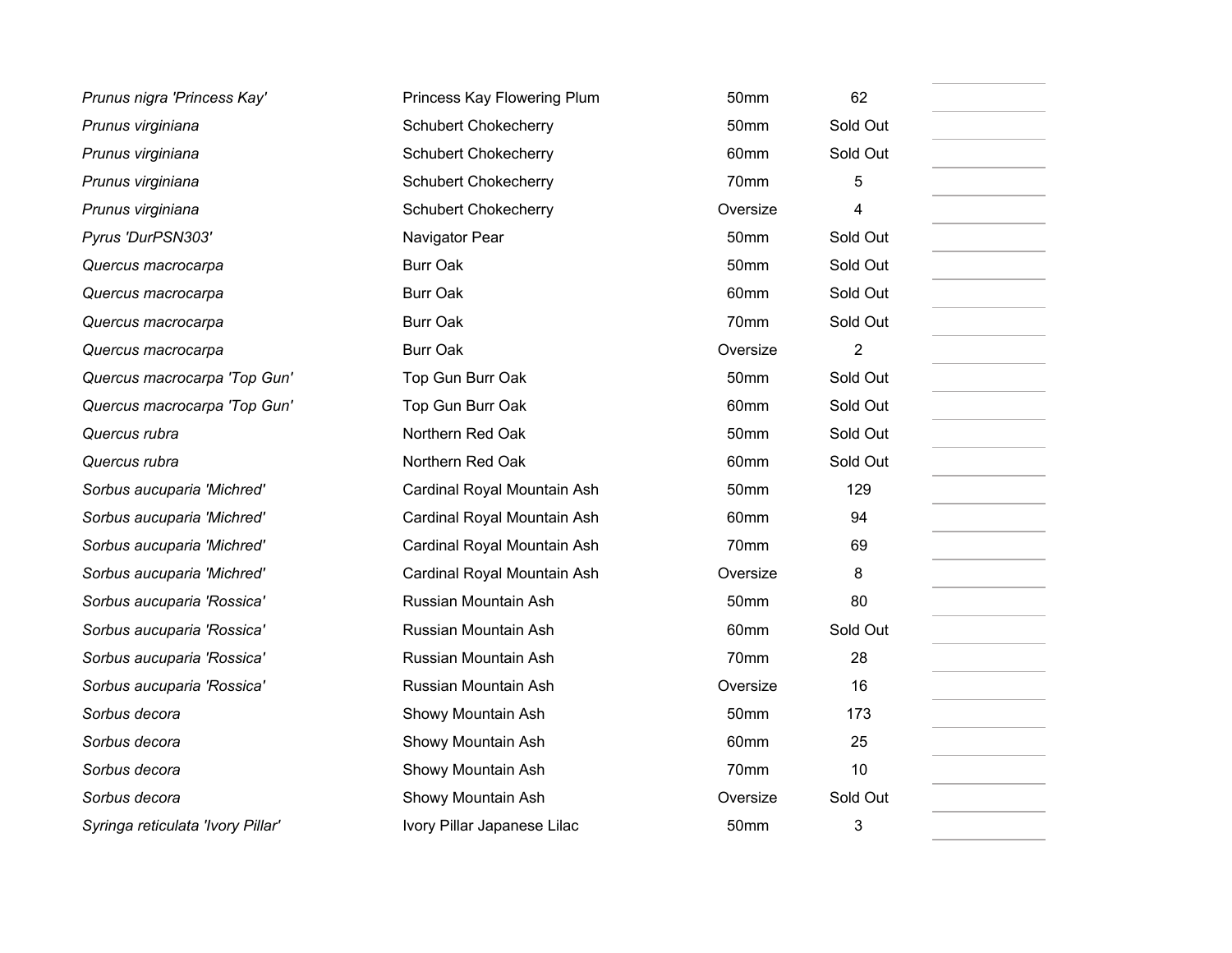| Syringa reticulata 'Ivory Pillar'  | Ivory Pillar Japanese Lilac  | 60mm             | 43       |
|------------------------------------|------------------------------|------------------|----------|
| Syringa reticulata 'Ivory Silk'    | Ivory Silk Japanese Lilac    | 50mm             | Sold Out |
| Syringa reticulata 'Ivory Silk'    | Ivory Silk Japanese Lilac    | 60mm             | Sold Out |
| Syringa reticulata 'Ivory Silk'    | Ivory Silk Japanese Lilac    | Oversize         | Sold Out |
| Syringa reticulata 'Snow Cap'      | Snow Cap Lilac               | 50mm             | 42       |
| Syringa reticulata 'Summer Storm'  | Summer Storm Lilac           | 50mm             | 23       |
| Tilia americana 'American Sentry'  | American Sentry Linden       | 50mm             | Sold Out |
| Tilia americana euchlora 'Redmond' | Redmond Linden               | 50 <sub>mm</sub> | 31       |
| Tilia cordata 'Corinthian"         | Corinthian Linden            | 50mm             | Sold Out |
| Tilia cordata 'Greenspire'         | Greenspire Littleleaf Linden | 50mm             | Sold Out |
| Tilia cordata 'Greenspire'         | Greenspire Littleleaf Linden | 60mm             | Sold Out |
| Tilia cordata 'Greenspire'         | Greenspire Littleleaf Linden | 70mm             | Sold Out |
| Tilia flavescens                   | Dropmore Linden              | 50 <sub>mm</sub> | Sold Out |
| Tilia flavescens                   | Dropmore Linden              | 60mm             | Sold Out |
| Tilia flavescens                   | Dropmore Linden              | 70mm             | Sold Out |
| Tilia flavescens                   | Dropmore Linden              | Oversize         | 1        |
| Tilia mongolica 'Harvest Gold'     | Harvest Gold Linden          | 50mm             | 19       |
| Ulmus americana                    | American Elm                 | 50 <sub>mm</sub> | Sold Out |
| Ulmus americana                    | American Elm                 | Oversize         | Sold Out |
| Ulmus americana 'Brandon'          | <b>Brandon Elm</b>           | 50mm             | Sold Out |
| Ulmus americana 'Brandon'          | <b>Brandon Elm</b>           | 60mm             | Sold Out |
| Ulmus americana 'Brandon'          | <b>Brandon Elm</b>           | 70mm             | Sold Out |
| Ulmus americana 'Brandon'          | <b>Brandon Elm</b>           | Oversize         | 9        |
| Ulmus americana 'Patmore'          | Patmore Elm                  | 50mm             | 114      |
| Ulmus americana 'Patmore'          | Patmore Elm                  | 60mm             | 28       |
| Ulmus americana 'Patmore'          | Patmore Elm                  | 70mm             | 4        |
|                                    |                              |                  |          |

**Contract Contract Contract Contract** 

 $[$